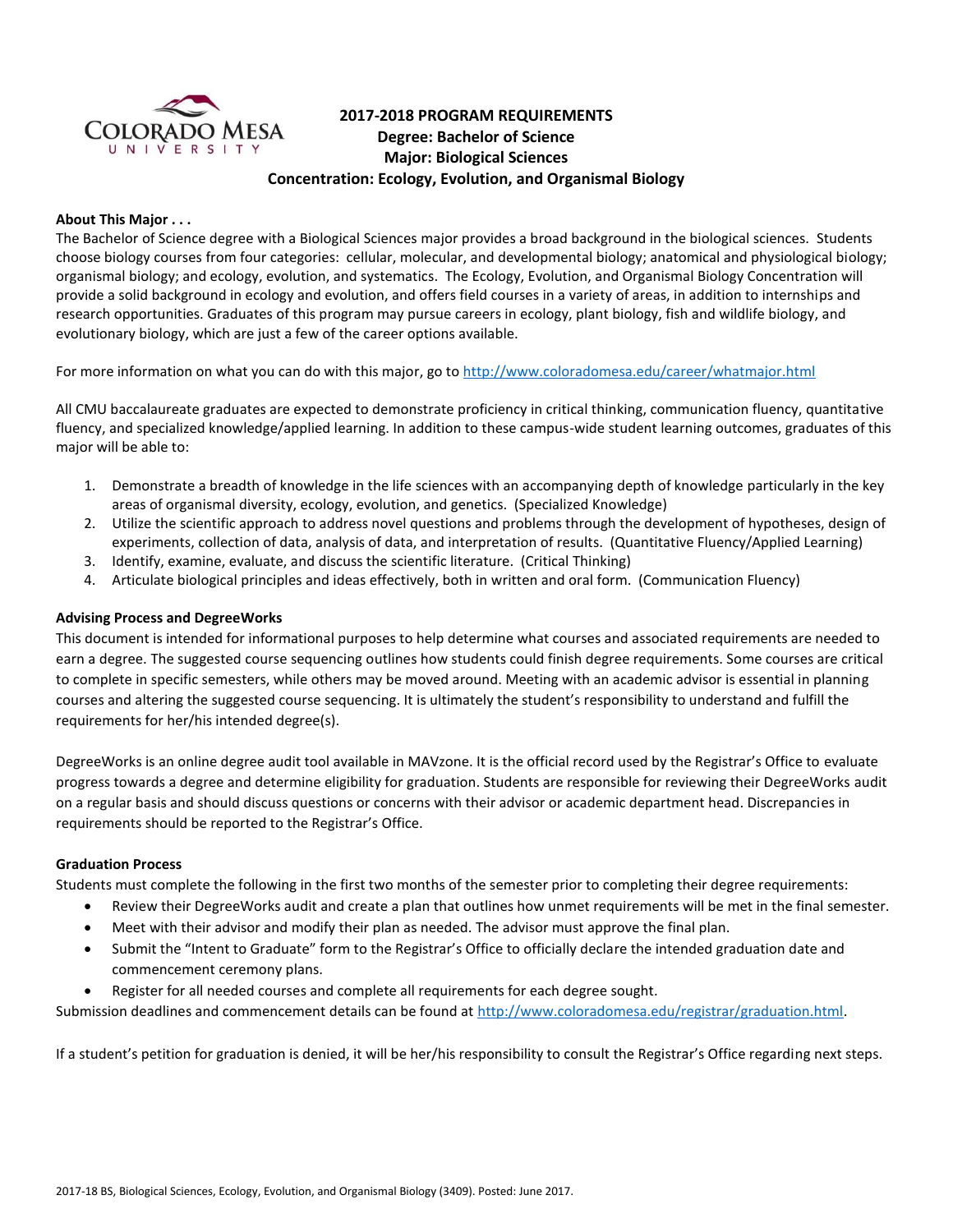# **INSTITUTIONAL DEGREE REQUIREMENTS**

The following institutional degree requirements apply to all CMU baccalaureate degrees. Specific programs may have different requirements that must be met in addition to institutional requirements.

- 120 semester hours minimum.
- Students must complete a minimum of 30 of the last 60 hours of credit at CMU, with at least 15 semester hours in major discipline courses numbered 300 or higher.
- 40 upper-division credits (an alternative credit limit applies to the Bachelor of Applied Science degree).
- 2.00 cumulative GPA or higher in all CMU coursework.
- A course may only be used to fulfill one requirement for each degree/certificate.
- No more than six semester hours of independent study courses can be used toward the degree.
- Non-traditional credit, such as advanced placement, credit by examination, credit for prior learning, cooperative education and internships, cannot exceed 30 semester credit hours for a baccalaureate degree; A maximum of 15 of the 30 credits may be for cooperative education, internships, and practica.
- Pre-collegiate courses (usually numbered below 100) cannot be used for graduation.
- Capstone exit assessment/projects (e.g., Major Field Achievement Test) requirements are identified under Program-Specific Degree Requirements.
- The Catalog Year determines which program sheet and degree requirements a student must fulfill in order to graduate. Visit with your advisor or academic department to determine which catalog year and program requirements you should follow.
- See "Requirements for Undergraduate Degrees and Certificates" in the catalog for a complete list of graduation requirements.

# **PROGRAM-SPECIFIC DEGREE REQUIREMENTS**

- A 2.5 GPA is required in the major courses.
- A "C" or higher is required in all major courses and Foundation courses.
- Foundation courses should be completed by the end of the sophomore year.
- Topics courses (BIOL 196/296/396/496) as well as research courses (BIOL 387/487), internships (BIOL 499), teaching practicums (BIOL 493), and independent study (BIOL 495) may not be used as Additional Biology Courses but must be used for elective credit.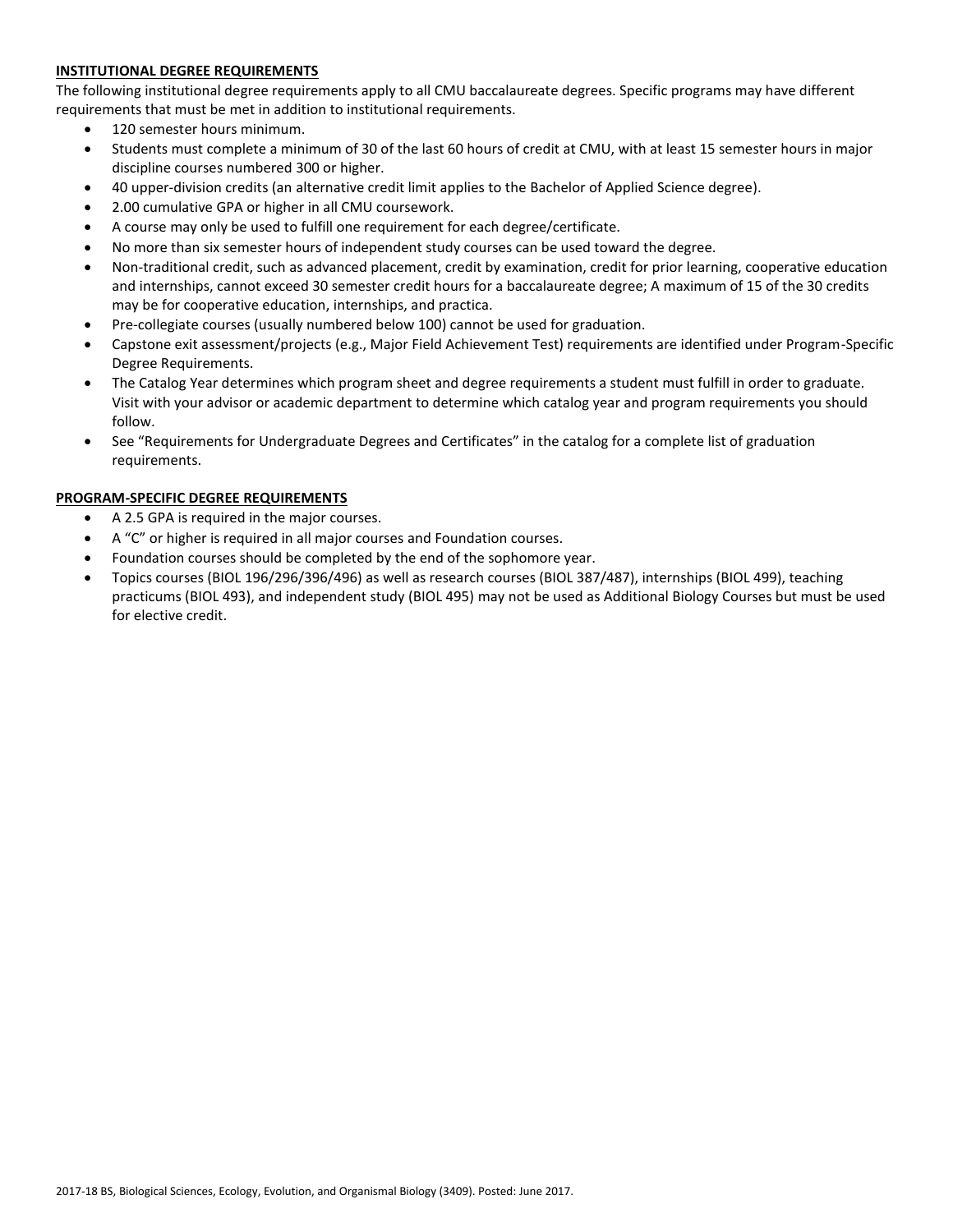# **ESSENTIAL LEARNING REQUIREMENTS** (31 semester hours)

See the current catalog for a list of courses that fulfill the requirements below. If a course is an Essential Learning option and a requirement for your major, you must use it to fulfill the major requirement and make a different selection for the Essential Learning requirement.

**English** (6 semester hours, must receive a grade of "C" or better and must be completed by the time the student has 60 semester hours.)

- $\Box$  ENGL 111 English Composition (3)
- $\Box$  ENGL 112 English Composition (3)

**Mathematics** (3 semester hours, must receive a grade of "C" or better, must be completed by the time the student has 60 semester hours.)

 MATH 113 - College Algebra (3) or higher 3 credits apply to the Essential Learning requirements and 1 credit applies to elective credit.

# **Humanities** (3 semester hours)

 $\Box$  Select one Humanities course (3)

# **Social and Behavioral Sciences** (6 semester hours)

- $\square$  Select one Social and Behavioral Sciences course (3)
- $\Box$  Select one Social and Behavioral Sciences course (3)

**Natural Sciences** (7 semester hours, one course must include a lab)

- $\Box$  Select one Natural Sciences course (3)
- $\square$  Select one Natural Sciences course with a lab (4) PHYS 112/112L is typically required for admission to graduate schools. If chosen, 4 credits apply to the Essential Learning requirement and 1 credit applies to elective credit.

# **History** (3 semester hours)

 $\Box$  Select one History course (3)

**Fine Arts** (3 semester hours)

 $\Box$  Select one Fine Arts course (3)

# **OTHER LOWER-DIVISION REQUIREMENTS**

# **Wellness Requirement** (2 semester hours)

- $\Box$  KINE 100 Health and Wellness (1)
- $\Box$  Select one Activity course (1)

# **Essential Learning Capstone** (4 semester hours)

Essential Learning Capstone must be taken after completion of the Essential Learning English and Mathematics requirements, and when a student has earned between 45 and 75 hours.

- ESSL 290 Maverick Milestone (3)
- $\square$  ESSL 200 Essential Speech (1)

**FOUNDATION COURSES** (17-19 semester hours, must pass all courses with a grade of "C" or higher)

- $\Box$  BIOL 105 Attributes of Living Systems (3)
- $\Box$  BIOL 105L Attributes of Living Systems Laboratory (1)
- $\Box$  CHEM 131 General Chemistry I (4)\*
- $\Box$  CHEM 131L General Chemistry I Laboratory (1)\*
- $\Box$  CHEM 132 General Chemistry II (4)\*
- $\Box$  CHEM 132L General Chemistry II Laboratory (1)\*
- $\Box$  One of the following courses:
	- STAT 200 Probability and Statistics (3)\*\*
	- MATH 151 Calculus I (5)\*\*

\* A higher-level subject may be taken in the same category with advisor approval. Organic Chemistry may be required for admission to some graduate programs.

\*\* Statistics **and** Calculus may be required for admission to some graduate programs.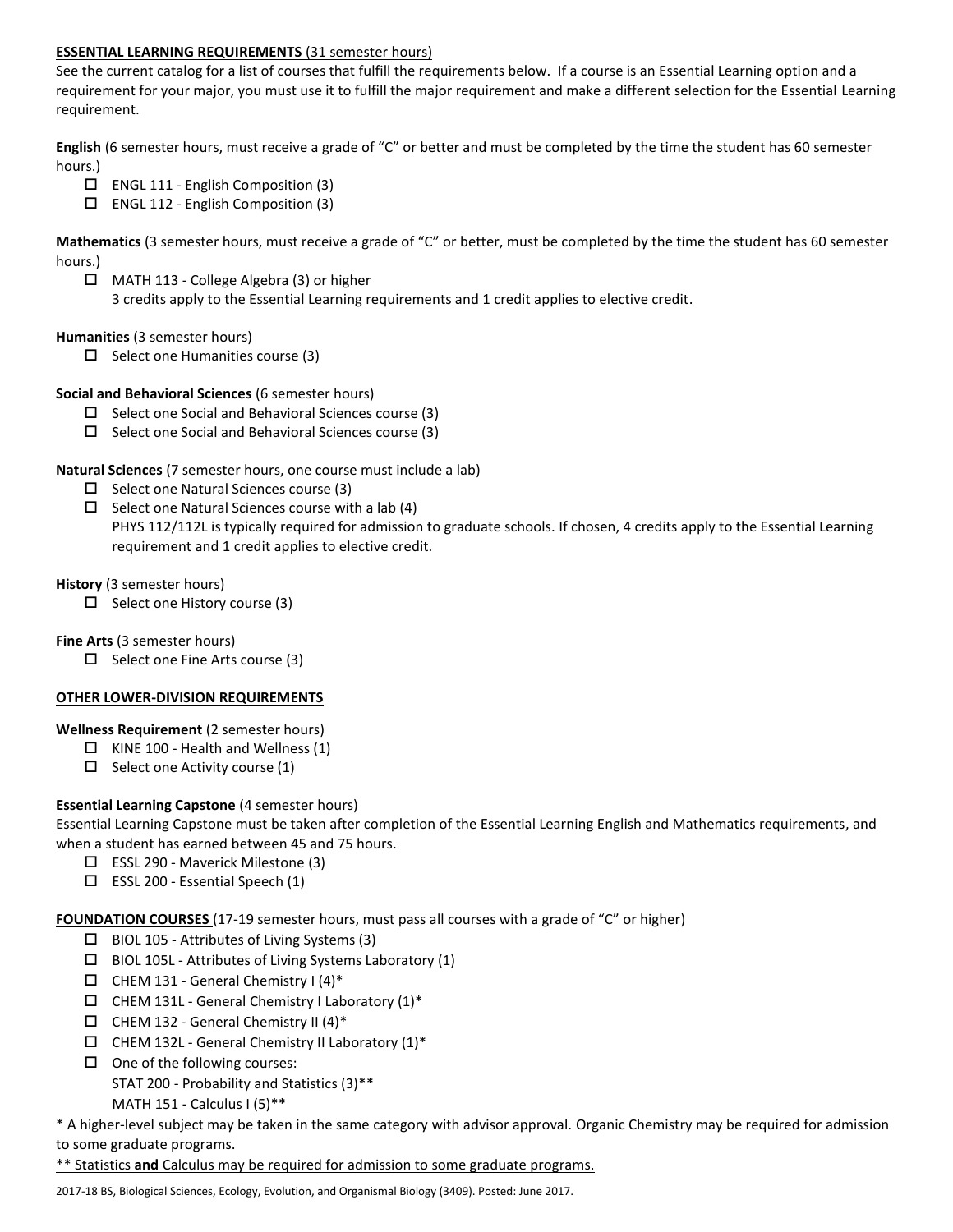## **BS, BIOLOGICAL SCIENCES, ECOLOGY, EVOLUTION, AND ORGANISMAL BIOLOGY REQUIREMENTS** (51 semester hours, must pass all

courses with a grade of "C" or higher)

### **Core** (10 semester hours)

- $\square$  BIOL 208 Fundamentals of Ecology and Evolution (3)
- $\Box$  BIOL 208L Fundamentals of Ecology and Evolution Laboratory (1)
- BIOL 301 Principles of Genetics (3)
- $\Box$  BIOL 301L Principles of Genetics Laboratory (1)
- $\Box$  BIOL 483 Senior Thesis (2)

## **Required Related Study Area** (21 semester hours)

- $\Box$  PHYS 111 General Physics (4)
- $\Box$  PHYS 111L General Physics Laboratory (1)
- $\Box$  BIOL 106 Principles of Animal Biology (3)
- $\square$  BIOL 106L Principles of Animal Biology Laboratory (1)
- $\Box$  BIOL 107 Principles of Plant Biology (3)
- $\square$  BIOL 107L Principles of Plant Biology Laboratory (1)
- $\Box$  BIOL 403 Evolution (3)
- $\Box$  BIOL 405 Advanced Ecological Methods (3)
- BIOL 405L Advanced Ecological Methods Laboratory (2)

### **Additional Biology Courses** (20 semester hours)

Select 20 semester hours, chosen from the lists below. At least 16 hours must be 300-level or above. Topics courses (BIOL 196/296/396/496) may not be used as Additional Biology Courses but must be used for elective credit.

Category 1: Cellular, Developmental, and Molecular

BIOL 302 - Cellular Biology (3) BIOL 310/310L - Developmental Biology and Laboratory (5) BIOL 343 - Immunology (3) BIOL 344/344L - Forensic Molecular Biology and Laboratory (4) BIOL 371L - Laboratory Investigations in Cellular and Molecular Biology (3) BIOL 425 - Molecular Genetics (3) BIOL 442 - Pharmacology (3) CHEM 315/315L - Biochemistry I and Laboratory (4) CHEM 316 - Biochemistry II (3) Category 2: Organismal BIOL 250/250L - Intro to Microbiology and Laboratory (5) BIOL 316/316L - Animal Behavior and Laboratory (4) BIOL 322/322L - Plant Identification and Laboratory (4) BIOL 331/331L - Insect Biology and Laboratory (5) BIOL 333 - Marine Biology (3) BIOL 335/335L - Invertebrate Zoology and Laboratory (4) BIOL 336/336L - Fish Biology and Laboratory (4) BIOL 350/350L - Microbiology and Laboratory (4) BIOL 411/411L - Mammalogy and Laboratory (4) BIOL 412/412L - Ornithology and Laboratory (4) BIOL 413/413L - Herpetology and Laboratory (4) BIOL 431/431L - Animal Parasitology and Laboratory (4) BIOL 433 - Marine Invertebrate Communities (3) BIOL 450/450L - Mycology and Laboratory (5) Category 3: Anatomical and Physiological BIOL 209/209L - Human Anatomy & Physiology I and Laboratory (4) BIOL 210/210L - Human Anatomy & Physiology II and Laboratory (4) BIOL 241 - Pathophysiology (4)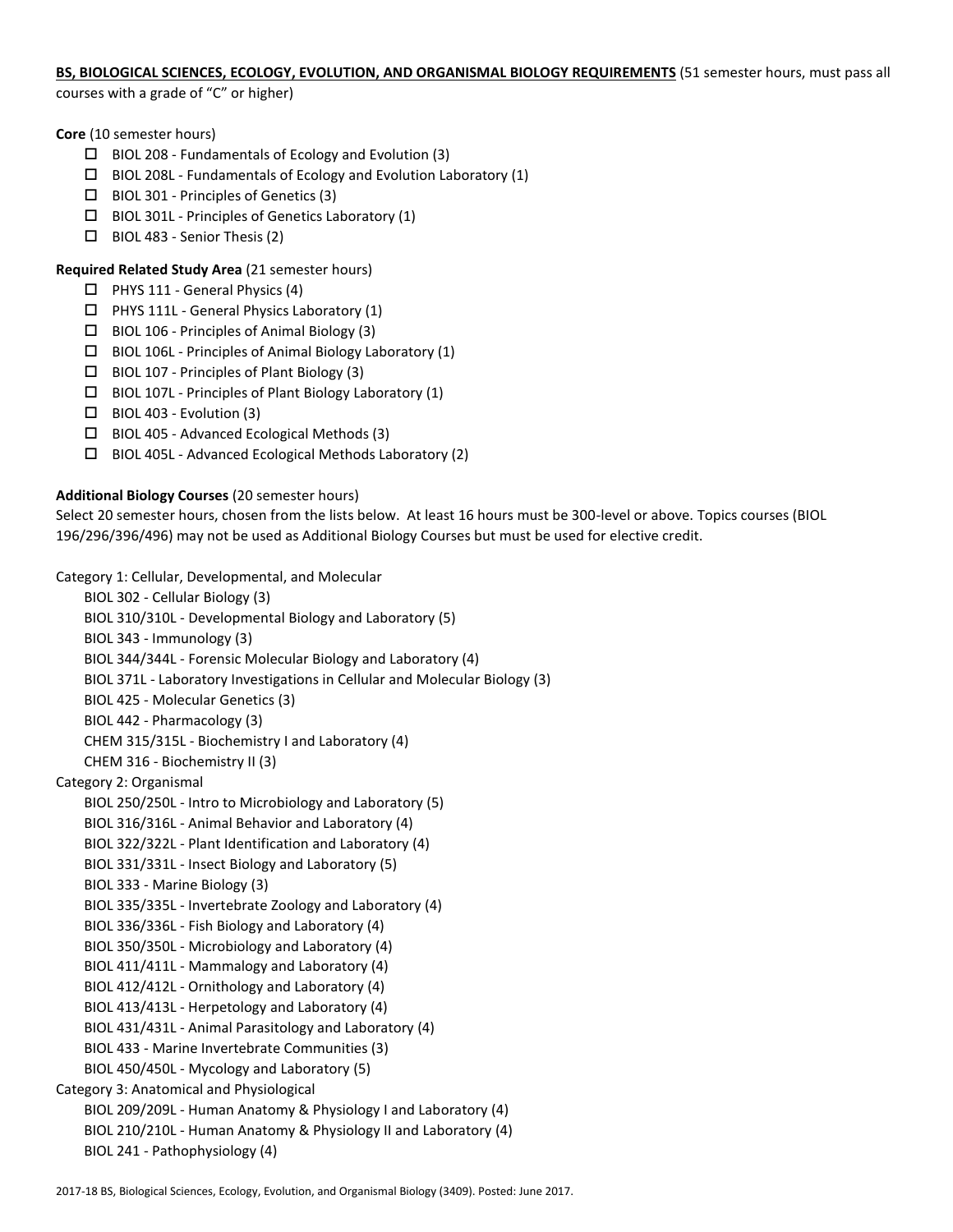| BIOL 341/341L - General Physiology and Laboratory (4)                    |
|--------------------------------------------------------------------------|
| BIOL 342/342L - Histology and Laboratory (4)                             |
| BIOL 409/409L - Gross and Developmental Human Anatomy and Laboratory (4) |
| BIOL 410/410L - Human Osteology and Laboratory (4)                       |
| BIOL 421/421L - Plant Physiology and Laboratory (4)                      |
| BIOL 423/423L - Plant Anatomy and Laboratory (5)                         |
| BIOL 426/426L - Intro to Electron Microscopy and Laboratory (4)          |
| BIOL 441 - Endocrinology (3)                                             |
| Category 4: Ecology, Evolution, and Systematics                          |
| BIOL 211/211L - Ecosystem Biology and Laboratory (5)                     |
| BIOL 315 - Epidemiology (3)                                              |
| BIOL 320 - Plant Systematics (3)                                         |
| BIOL 321/321L - Taxonomy of Grasses and Laboratory (4)                   |
| BIOL 406 - Plant-Animal Interactions (3)                                 |
| BIOL 407 - Tropical Field Biology (3-5)                                  |
| BIOL 408 - Desert Ecology (3)                                            |
| BIOL 414/414L - Aquatic Biology and Laboratory (4)                       |
| BIOL 415 - Tropical Ecosystems (2)                                       |
| BIOL 418/418L - Wildlife Management and Laboratory (5)                   |
| GIST 332/332L - Introduction to GIS and Laboratory (3)                   |
| GEOL 305 - Cartography for GIS (1)                                       |
| GEOG 131 - Introduction to Cartography (3)                               |
|                                                                          |
| □                                                                        |
| □                                                                        |
| □                                                                        |
| □                                                                        |
| $\Box$                                                                   |

**GENERAL ELECTIVES** (All college level courses appearing on your final transcript, not listed above that will bring your total semester hours to 120 hours, including 40 upper-division hours. 13-15 semester hours; up to 10 hours of upper division may be needed. BIOL 499 Internship or research courses are recommended.)